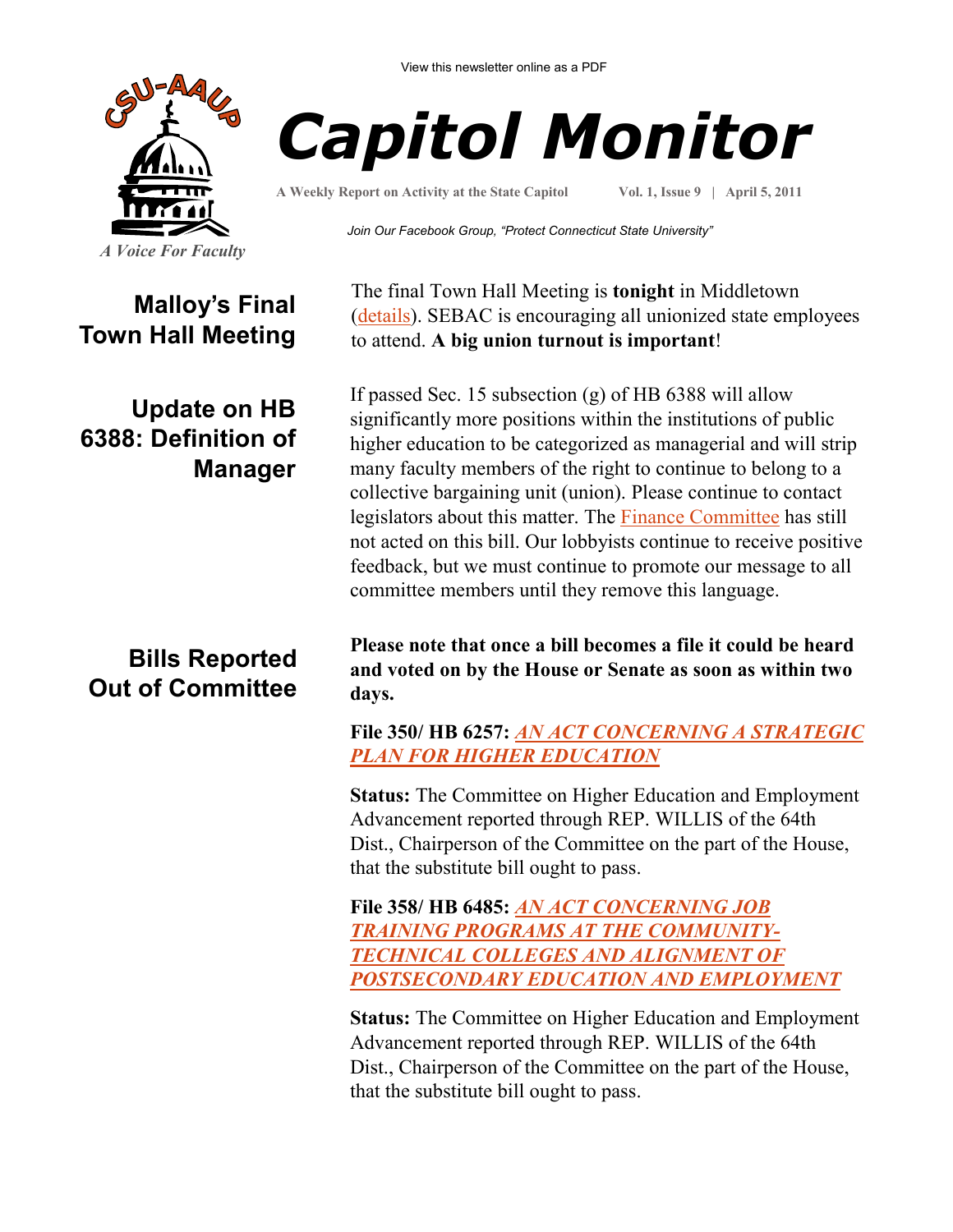**Bills Reported Out of Committee— Continued**

#### **File 432/ SB 1171:** *[AN ACT ESTABLISHING A](http://www.cga.ct.gov/2011/FC/2011SB-01171-R000432-FC.htm)  [HIGHER EDUCATION TECHNOLOGY TRANSFER](http://www.cga.ct.gov/2011/FC/2011SB-01171-R000432-FC.htm)  [POLICY BOARD](http://www.cga.ct.gov/2011/FC/2011SB-01171-R000432-FC.htm)*

**Status:** The Committee on Commerce reported through SEN. LEBEAU of the 3rd Dist., Chairperson of the Committee on the part of the Senate, that the substitute bill ought to pass.

#### **File 341/ HB 6305:** *[AN ACT CONCERNING](http://www.cga.ct.gov/2011/FC/2011HB-06305-R000341-FC.htm)  [IMPLEMENTATION OF THE SUSTINET PLAN](http://www.cga.ct.gov/2011/FC/2011HB-06305-R000341-FC.htm)*

**Status:** The Committee on Human Services reported through REP. TERCYAK of the 26th Dist., Chairperson of the Committee on the part of the House, that the substitute bill ought to pass.

### **File 433/ SB 1173:** *[AN ACT CONCERNING](http://www.cga.ct.gov/2011/FC/2011SB-01173-R000433-FC.htm)  [QUALIFIED PRIVATE INVESTMENTS FOR](http://www.cga.ct.gov/2011/FC/2011SB-01173-R000433-FC.htm)  [CONNECTICUT INNOVATIONS, INCORPORATED'S](http://www.cga.ct.gov/2011/FC/2011SB-01173-R000433-FC.htm)  [PRESEED PROGRAM](http://www.cga.ct.gov/2011/FC/2011SB-01173-R000433-FC.htm)*

**Status:** The Committee on Commerce reported through SEN. LEBEAU of the 3rd Dist., Chairperson of the Committee on the part of the Senate, that the bill ought to pass.

**File 467/ HB 6525:** *[AN ACT CONCERNING THE](http://www.cga.ct.gov/2011/FC/2011HB-06525-R000467-FC.htm)  [CONTINUANCE OF THE MAJORITY LEADERS' JOB](http://www.cga.ct.gov/2011/FC/2011HB-06525-R000467-FC.htm)  [GROWTH ROUNDTABLE](http://www.cga.ct.gov/2011/FC/2011HB-06525-R000467-FC.htm)*

**Status:** The Committee on Commerce reported through REP. BERGER of the 73rd Dist., Chairperson of the Committee on the part of the House, that the substitute bill ought to pass.

**File 483/ HB 6308:** *[AN ACT ESTABLISHING THE](http://www.cga.ct.gov/2011/FC/2011HB-06308-R000483-FC.htm)  [CONNECTICUT HEALTHCARE PARTNERSHIP](http://www.cga.ct.gov/2011/FC/2011HB-06308-R000483-FC.htm)*

**Status:** The Committee on Planning and Development reported through REP. GENTILE of the 104th Dist., Chairperson of the Committee on the part of the House, that the substitute bill ought to pass.